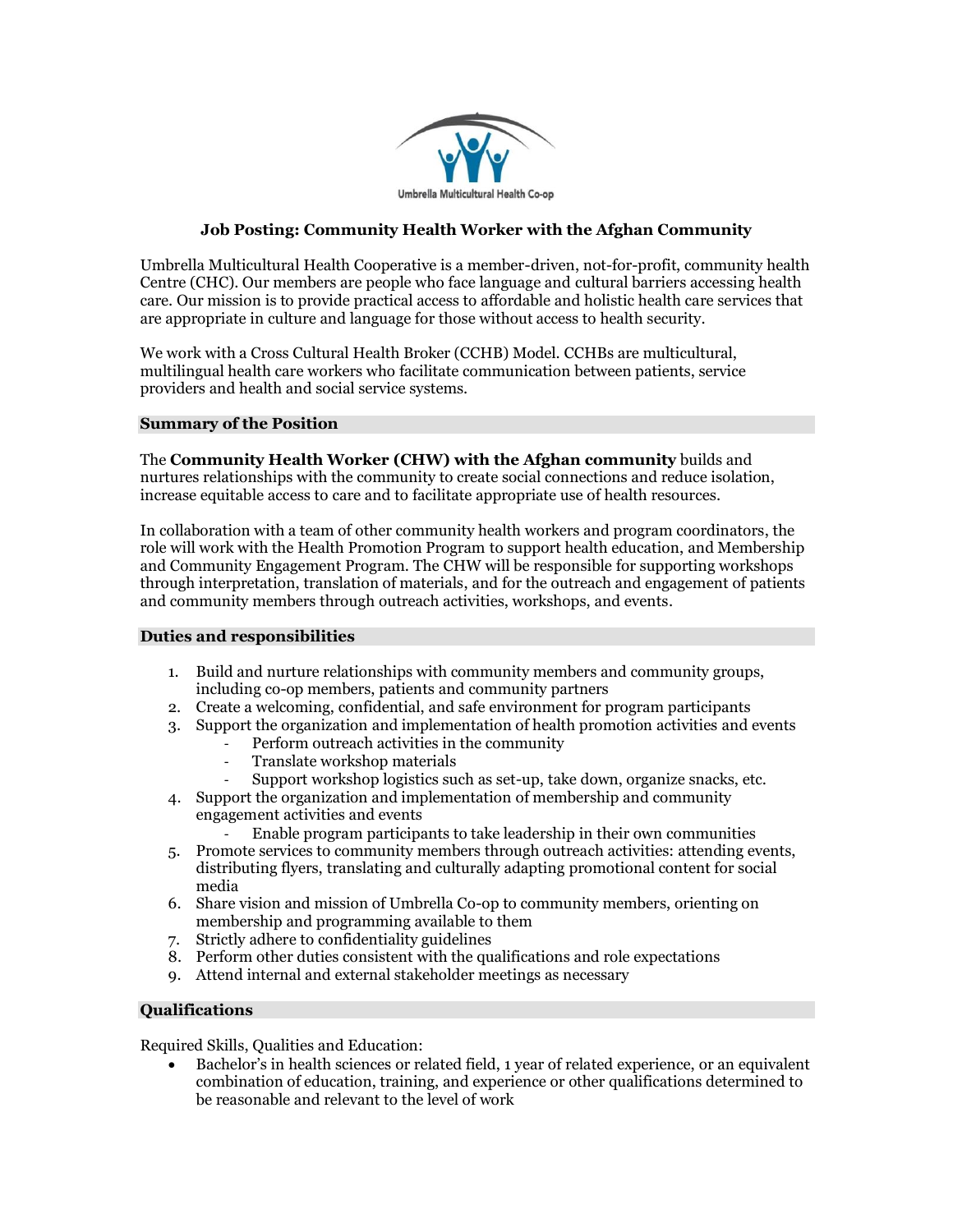- Fluency in English, Dari and Pashto, and ability to communicate both orally and in writing
- Demonstrated understanding of similarities and differences between the Canadian and Afghan health care systems
- Demonstrated understanding of cultural and traditional health practices and beliefs of Afghan community
- Familiarity with delivering workshops and ability to create connections and relationships with community members both in-person and virtual
- Functional in Microsoft Office, Mac Operating System, and/or other digital communication platforms
- Ability to create culturally and inter-culturally safe and inclusive spaces rooted in migration experience
- Demonstrated ability for self-awareness, accountability, and building trusting relationships
- Strong time management, prioritization, and organization skills
- Ability to take initiative, work independently and in a team
- Demonstrated ability to maintain confidentiality

Preferred skills

- Experience working in culturally diverse community-based setting
- Working with diverse, immigrant, and refugee communities

## **Working conditions**

As community service organization, the work at Umbrella Co-op is demanding and rewarding. Umbrella Co-op is committed to providing an emotionally and physically safe working environment where employees can thrive in their roles.

The CHW works in-person in a shared office environment and remotely, and interpersonal interactions are required using videoconferencing and mobile technologies. Umbrella Co-op's COVID-19 Safety Plan is in place to protect the health and safety of everyone entering the office, and strictly following guidelines and procedures is important to keep a safe space for all.

The work will require working during evenings and weekends to support community events. The work may require travelling throughout the Lower Mainland to meet with community organizations and groups.

## **Physical & Mental requirements**

The CHW is responsible for maintaining a safe, respectful environment where all team members and community members can thrive and feel a sense of belonging with others and with the organization.

The CHW requires mental resilience to remain kind through all interactions and assert boundaries without judgement. Umbrella Co-op supports a trauma-informed care approach for staff and community members and training and professional development opportunities are provided for this role.

The CHW is responsible for bridging communication gaps and alerting the program coordinator of any conflict, tension, and barriers amongst program participants, and supporting the resolution through a safe and supportive approach.

Occasional heavy lifting of office supplies and equipment may be required, and the CHW is encouraged to reach out to team-members if assistance is needed.